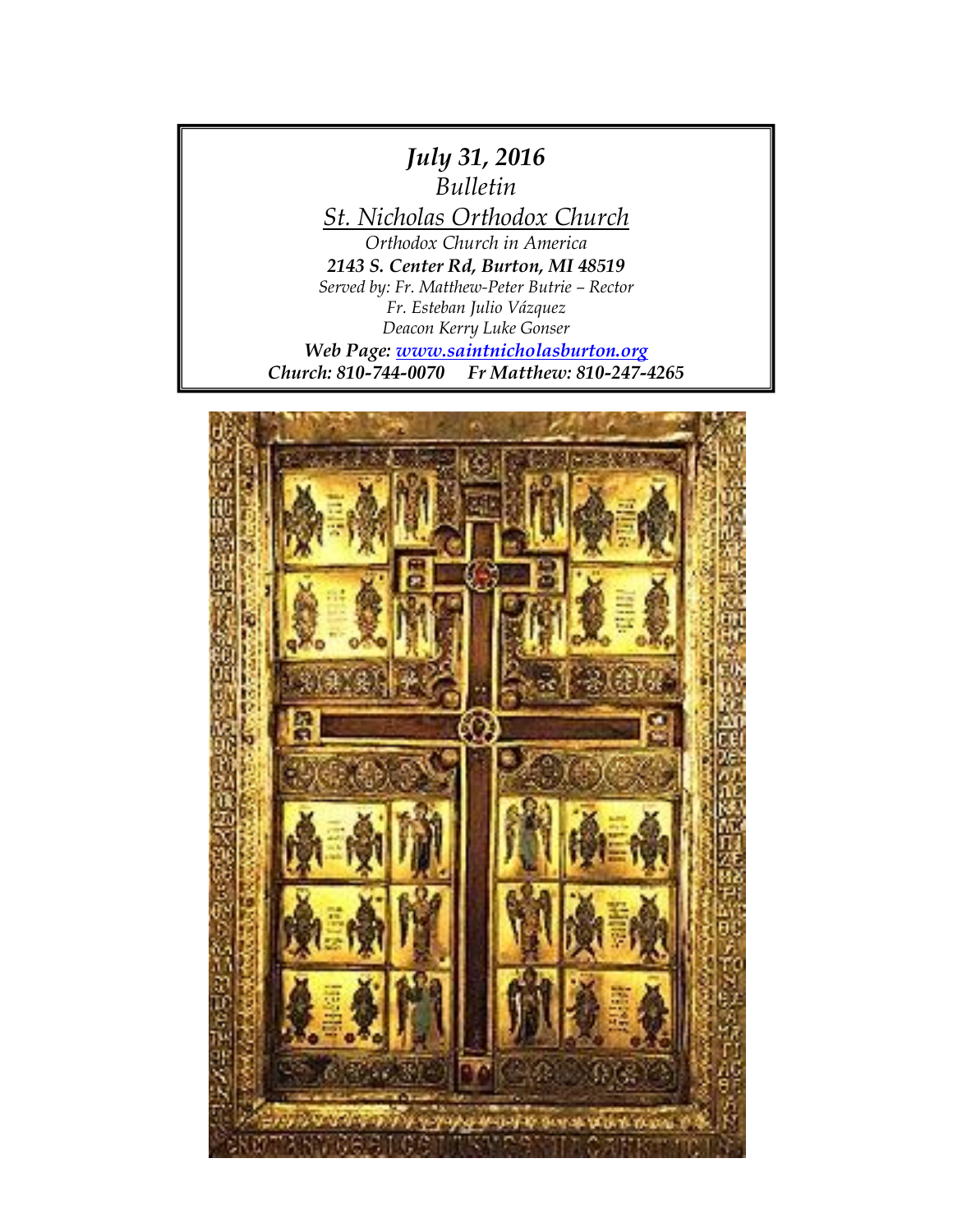**SUNDAY, JULY 31, 2016 6th SUNDAY AFTER PENTECOST**—Tone 5. Forefeast of the Procession of the Honorable and Lifegiving Cross of the Lord. Righteous Eudocimus of Cappadocia (9th c.). Martyr Julitta at Cæsarea (304-305). St. Germanus, Bishop of Auxerre (448). Hieromartyr Benjamin, Metropolitan of Petrograd and Gdovsk (1922), and those with him: Archimandrite Sergius and the Laymen, Yuri and John.

# **TROPARIA**

(Tone 5) Let us, the faithful, praise and worship the Word, co-eternal with the Father and the Spirit, born for our salvation from the Virgin; for He willed to be lifted up on the Cross in the flesh, to endure death, and to raise the dead// by His glorious Resurrection.

(Tone 4) He Who called thee from earth to heaven keeps thy body unharmed after death, holy Eudocimus; for thou didst live a sober and holy life and didst not defile thy flesh; so with boldness intercede with Christ that we may be saved!

(Tone 4) In truth you were revealed to your flock as a rule of faith, a model of meekness, and teacher of abstinence, so you won the heights by humility, and riches by poverty, O Holy Father Nicholas, intercede with Christ God to save our souls.

# **KONTAKION**

(Tone 7) On the mountain wast Thou transfigured, O Christ God, and Thy disciples beheld Thy glory as far as they could see it; so that when they would behold Thee crucified, they would understand that Thy suffering was voluntary, and would proclaim to the world that Thou art truly the radiance of the Father!

*The Prokeimenon in the Fifth Tone:* Thou, O Lord, shalt protect us / and preserve us from this generation forever.

*v:* Save me, O Lord, for there is no longer any that is godly.

**THE EPISTLE OF THE HOLY APOSTLE PAUL TO THE ROMANS** (12:6-14) *Brethren:* Having gifts that differ according to the grace given to us, let us use them: if prophecy, in proportion to our faith; if service, in our serving; he who teaches, in his teaching; he who exhorts, in his exhortation; he who contributes, in liberality; he who gives aid, with zeal; he who does acts of mercy, with cheerfulness. Let love be genuine; hate what is evil, hold fast to what is good; love one another with brotherly affection; outdo one another in showing honor. Never flag in zeal, be aglow with the Spirit, serve the Lord. Rejoice in your hope, be patient in tribulation, be constant in prayer. Contribute to the needs of the saints, practice hospitality. Bless those who persecute you; bless and do not curse them.

## *Alleluia, Tone 5*

- *v*: I will sing of Thy mercies, O Lord, forever; with my mouth I will proclaim Thy truth from generation to generation.
- *v:* For Thou hast said: Mercy will be established forever; Thy truth will be prepared in the heavens.

## **THE READING FROM THE HOLY GOSPEL ACCORDING TO SAINT MATTHEW (9:1-8)**

And getting into a boat Jesus crossed over and came to his own city. And behold, they brought to him a paralytic, lying on his bed; and when Jesus saw their faith he said to the paralytic, "Take heart, my son; your sins are forgiven." And behold, some of the scribes said to themselves, "This man is blaspheming." But Jesus, knowing their thoughts, said, "Why do you think evil in your hearts? For which is easier, to say, `Your sins are forgiven,' or to say, `Rise and walk'? But that you may know that the Son of man has authority on earth to forgive sins" - he then said to the paralytic -- "Rise, take up your bed and go home." And he rose and went home. When the crowds saw it, they were afraid, and they glorified God, who had given such authority to men.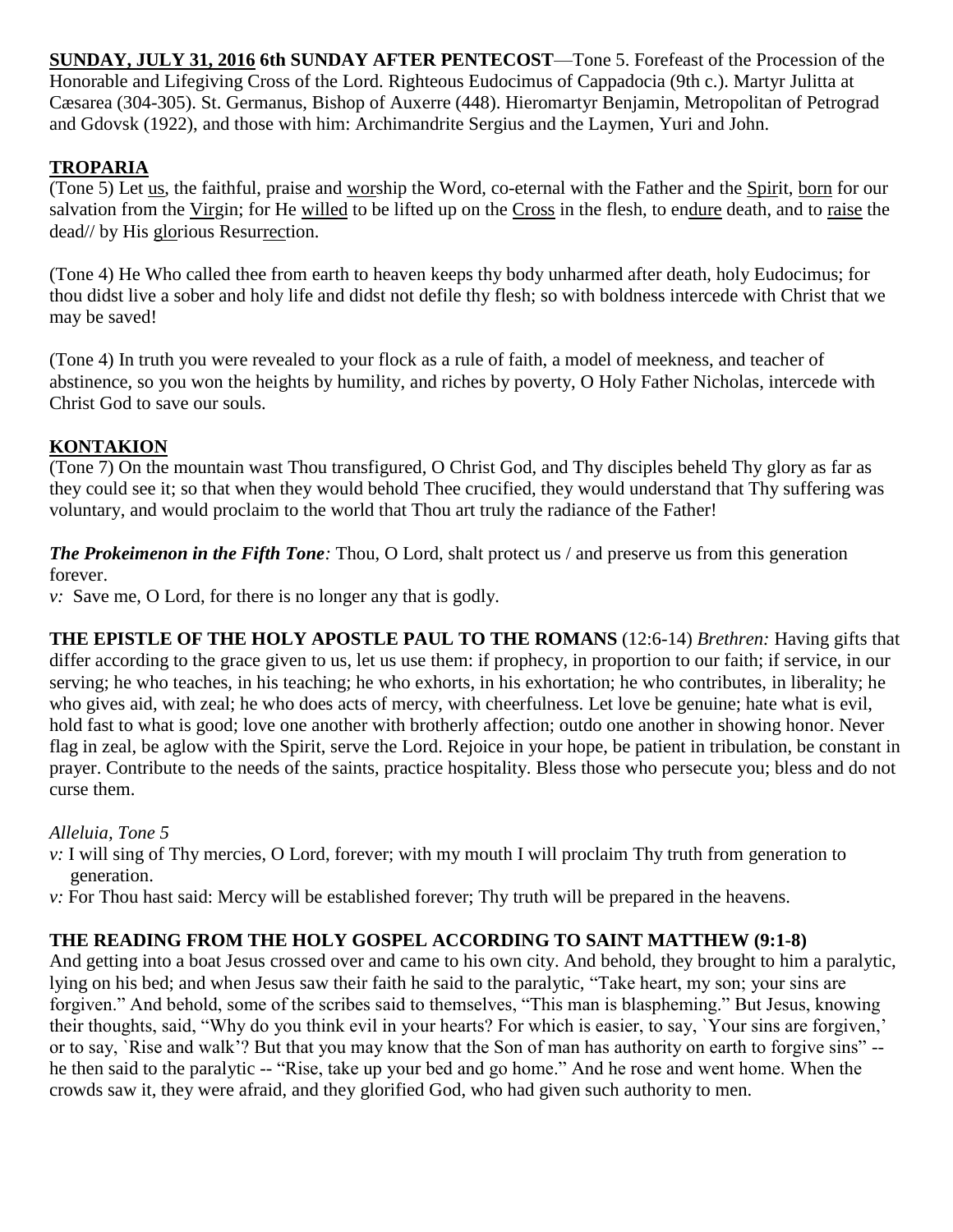**COMMUNION HYMN** Praise the Lord from the heavens! Praise Him in the highest! Alleluia, Alleluia, Alleluia!

# **Righteous Eudocimus of Cappadocia**

Saint Eudocimus, a native of Cappadocia (Asia Minor), lived during the ninth century during the reign of Emperor Theophilus (829-842). He was the son of the pious Christians Basil and Eudokia, an illustrious family known to the emperor. They raised their son "in discipline and admonition of the Lord" (Eph. 6: 4), planting in his soul a sincere faith and holy virtues.

The righteous life of St Eudocimus was devoted to pleasing God and serving his neighbor. Having given a vow to remain unmarried and chaste, he avoided conversation with women and did not look at them. He would speak only with his own mother, whom he greatly respected. The emperor valued his virtue and talents, so he appointed St Eudocimus as governor of Chorziane, Armenia. Fulfilling his duty as a servant of God, St Eudocimus governed the people justly and with kindness. He concerned himself with the unfortunate, and with orphans and widows, and he was a defender of the common people. His personal Christian exploits which he did in secret, were known only to God.

Eudocimus pleased God by his blameless life, and the Lord called him at age 33. Lying on his deathbed, St Eudocimus gave final instructions to place him in the grave in those clothes in which he would meet death. Then he sent everyone out of the room and entreated the Lord that no one would see his end, just as no one saw his secret efforts during life. His attendants buried him as he had instructed them. Right after the death of St Eudocimus miracles took place at his grave. Many sick people were healed, and the news of the miraculous healings spread.

After 18 months, the mother of St Eudocimus came from Constantinople to venerate his relics. She gave orders to remove the stone, dig up the ground, and open the grave. Everyone beheld the face of the saint, bright as if alive, altogether untouched by decay. A great fragrance came from him. They took up the coffin with the relics from the earth, and they dressed the saint in new clothes. His mother wanted to take the relics of her son to Constantinople, but the Kharsian people would not clear a path for their holy one. After a certain time the hieromonk Joseph, having lived and served at the grave of the saint, transported the relics of St Eudocimus to Constantinople. There they were placed in a silver reliquary in the church of the Most Holy Theotokos, built by the parents of the saint.

St Eudocimus is considered by the Russian Church to be one of the special protectors and intercessors before God of the family hearth. He was, as his name implies, truly successful in every virtue.

July 31, 2016

န္ကြိုးေခါ့္ကိုေခါ့္ကိုေခါ့္ကိုေခါ့္ကိုေခါ့္ကိုေခါ့္ကိုေခါ့္ကိုေခါ့္ကိုေခါ့္ကိုေခါ့္ကိုေခါ့္ကိုေခါ့္ကိုေ

#### **CANDLE INTENTIONS FOR THE HEALTH AND BLESSINGS OF**

| Fr. Joe, Fr. Moses, Lavrenty, Deacon Anthony, Aaron, Efrem, Joann, Nikolai, Gloria,      |  |
|------------------------------------------------------------------------------------------|--|
| Laurie, Walt & Zina, Dorothy, Jeanette, Reggie, Ruth & Calvin, Stojan & Mira, Bosa,      |  |
| Joseph, Helen, Ted & Marlene, Nicholas & Margaret, Gladys, my family & friends  Joe Tome |  |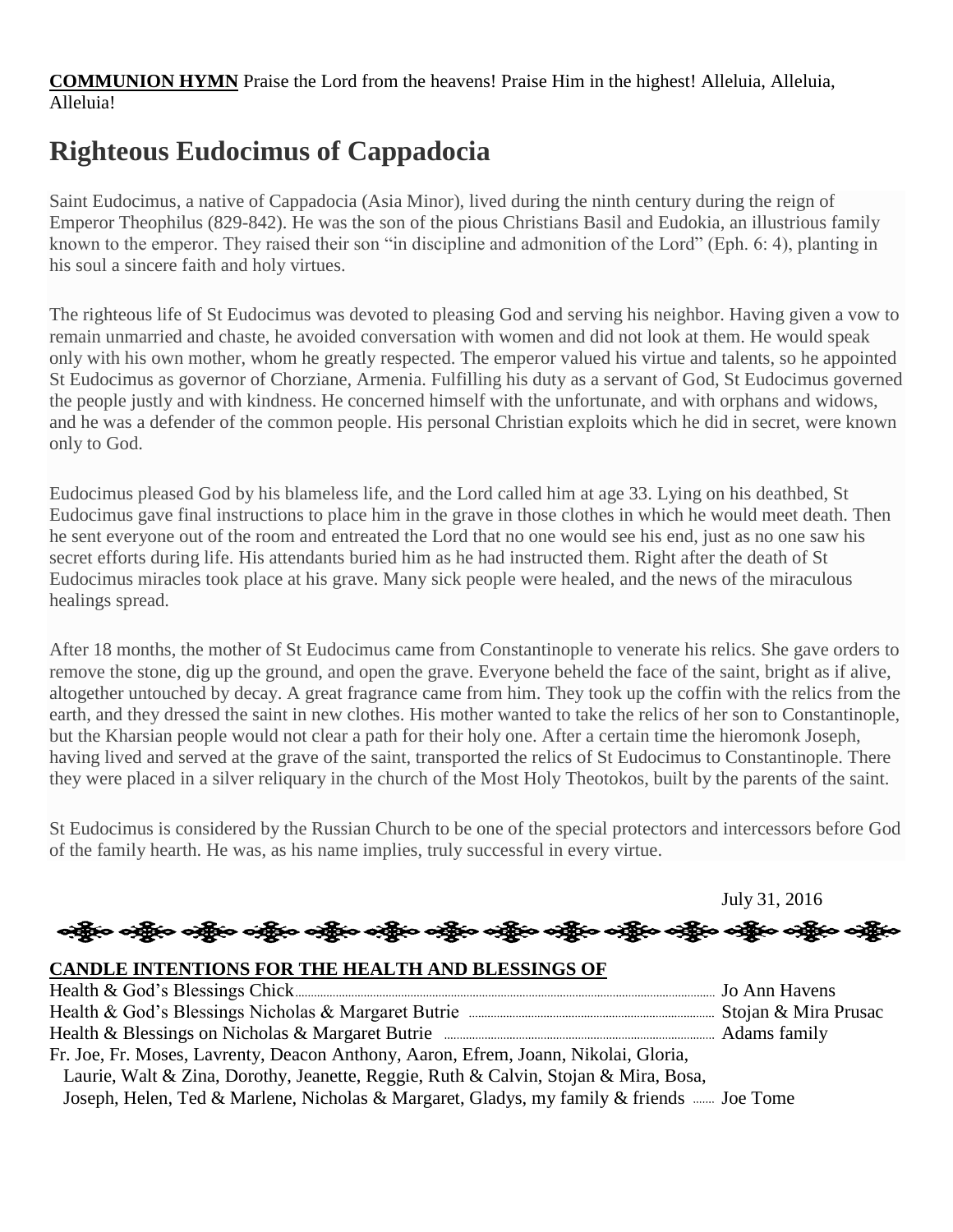| Joe Tome |
|----------|

# **CANDLE INTENTIONS FOR ALL THOSE IN BLESSED REPOSE**

**ETERNAL LIGHT AT THE ALTAR**

Evdokia Ponomarenko in memory of her birthday, Aug. 3 Lucy Hogg

ဆိုပြီးဝ ခရွိပ် ဝန်စွဲမ ခရွိပ် သို့ပြီး ခရွိပါ သို့ပြီး ခရွိပါ သို့ပြီး ခရွိပါ သို့ပြီး ခရွိပါ သို့ပြီး ခရွိပါ

Welcome all of our friends and visitors to St. Nicholas! Please join us for fellowship, coffee and donuts in our parish hall. Volunteers are needed to serve this morning.

**PLACE YOUR AD IN OUR 100TH ANNIVERSARY COMMEMORATIVE BOOK** Please check out the display in the hall with all the information and ad sponsorship forms. We would like to have all the ads in by July 31. Don't miss out, fill out a form and submit it today!

**PAN-ORTHODOX VACATION CHURCH SCHOOL** will be held at St. Mary Magdalene, August 10-13. Fliers with more information are available in the parish hall as are registration forms and volunteer information sheets. They are looking for volunteers from grade seven to adult if you would like to volunteer to help, please call Meghan Durand at 810-610-3693.

## **CHARITY MINISTRIES**

**HOPE IN A BOX** is collecting Diapers for the month of August. Place the items in the Blue Box in the hall. Catholic Charities Community Closet will distribute the items.

**FOOD DRIVE** Place non-perishable food items in the other blue box in the hall.

**NORTH END SOUP KITCHEN We serve Thursday, August 4 from 9 am to 1 pm.**

**2016 MACEDONIAN OPEN** The Macedonian Open Committee would like to extend their sincere THANK YOU to all of this year's Participants, Sponsors, and Donors for making the 36th Macedonian Open Golf Outing such a success. We are proud to announce that this year's Macedonian Open raised \$16,555 for the Church's Parish Pride fund! Thank You to each and every one of you who helped make that possible, especially our volunteers on the golf course: Calvin & Ruth Conrad, Sarah Neely, Alexis Nedanis & Samantha Kilbourne.

**PAN ORTHODOX SOFTBALL GAME** will be held on Sunday, September 4 at St. John Catholic School in Fenton. Everyone is welcome to play. There will be a picnic with hot dogs and hamburgers following the game. Everyone is invited to attend! A signup sheet is in the parish hall, also a flier with more information.

**JACKPOT FUNDRAISER** Fliers for this race and walk are available in the hall. To register for the walk, run or scavenger hunt go to jackpotevent.com. The 2 mile walk is not competitive, not timed, just a fun walk in a beautiful park. The walk is handicap accessible and dogs are welcome. We rented the largest pavilion for the day so feel free to stick around with your family and friends. The park offers a small beach, paddle boats, fishing, bike trails, volleyball, horseshoes and several play gym areas. All participants are included in prize drawings after the race. Several volunteers will be needed for the event. There will be a sign up sheet with detailed jobs just like our church picnic. Items needed: monetary donation, Amazon gift cards, I Tunes gift cards and/or an inexpensive fit-bit. If anyone has a radio station contacts for advertisement please see Kristin Hart. Contact Kristin Hart [kristinhart@outlook.com](mailto:kristinhart@outlook.com) 810-965-4750 to volunteer or for more information.

**PROSHORA BAKERS** we are in need of Prosphora. If you are able to make Prosphora, please make 4 loaves at a time. You may bring the loaves to church during office hours or on Sunday mornings.